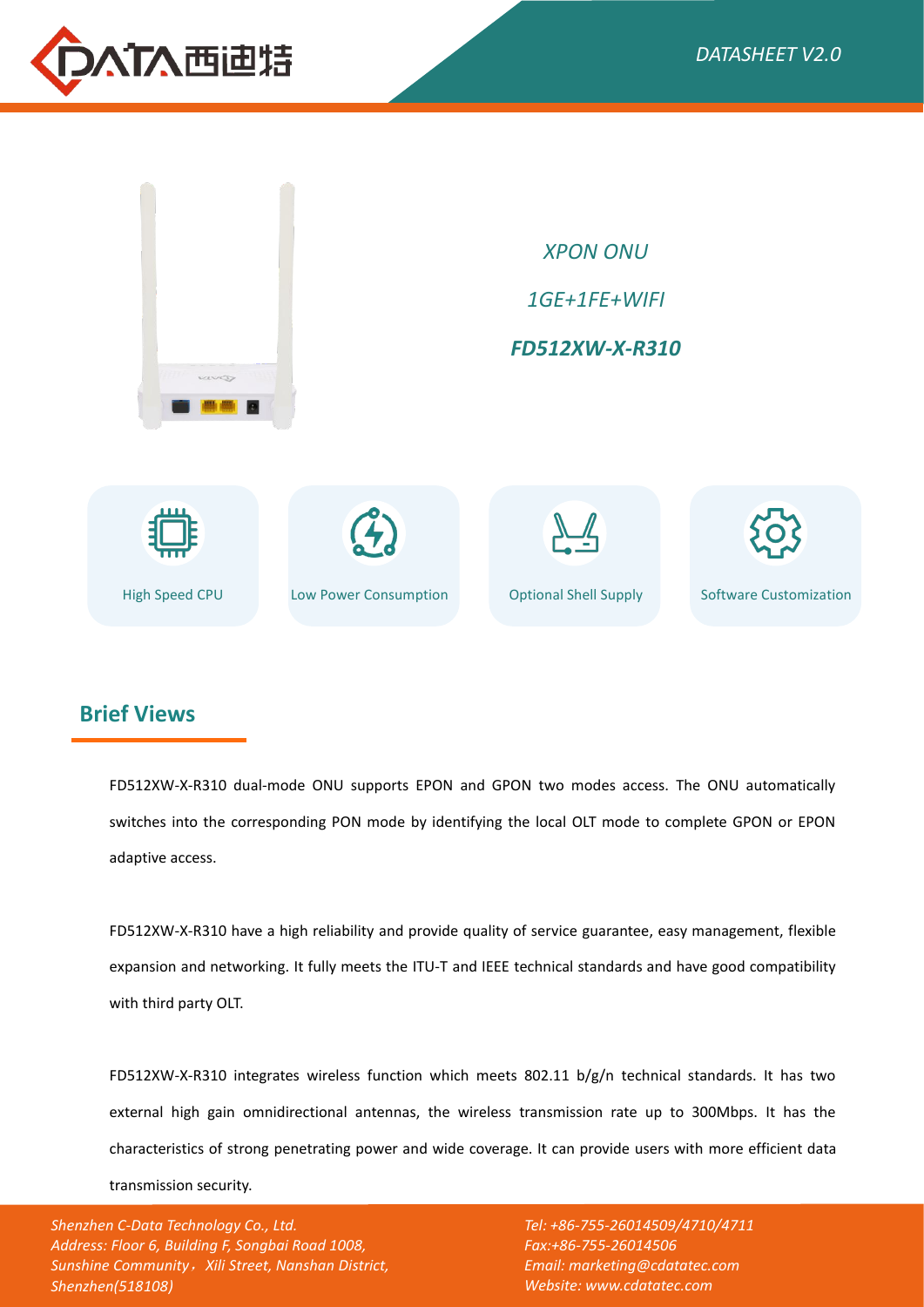

# **Functional Feature**

- $\triangleright$  In compliant with IEEE802.3ah and ITU T  $\triangleright$ G.984 standard
- $\triangleright$  Support ONU auto-discovery/Link  $\triangleright$ detection/remote upgrade of software
- $\triangleright$  Meet 802.11 b/g/n technical standards
- $\triangleright$  Support VLAN transparent, tag configuration  $\triangleright$
- $\triangleright$  Support multicast function
- $\triangleright$  Support DHCP/Static/PPPOE internet mode  $\triangleright$
- $\triangleright$  Support port-binding
- ▶ Support OAM/OMCI+TR069 remote management
- **Product Interface and LED**
- Support data encryption and decryption function
- $\triangleright$  Support Dynamic Bandwidth Allocation (DBA)
- Support MAC filter and URL access control
- Support power-off alarm function ,easy for link problem detection
- Specialized design for system breakdown prevention to maintain stable system
- EMS network management based on SNMP ,convenient for maintenance





*Shenzhen C-Data Technology Co., Ltd. Address: Floor 6, Building F, Songbai Road 1008, Sunshine Community*,*Xili Street, Nanshan District, Shenzhen(518108)*

*Tel: +86-755-26014509/4710/4711 Fax:+86-755-26014506 Email: marketing@cdatatec.com Website: www.cdatatec.com*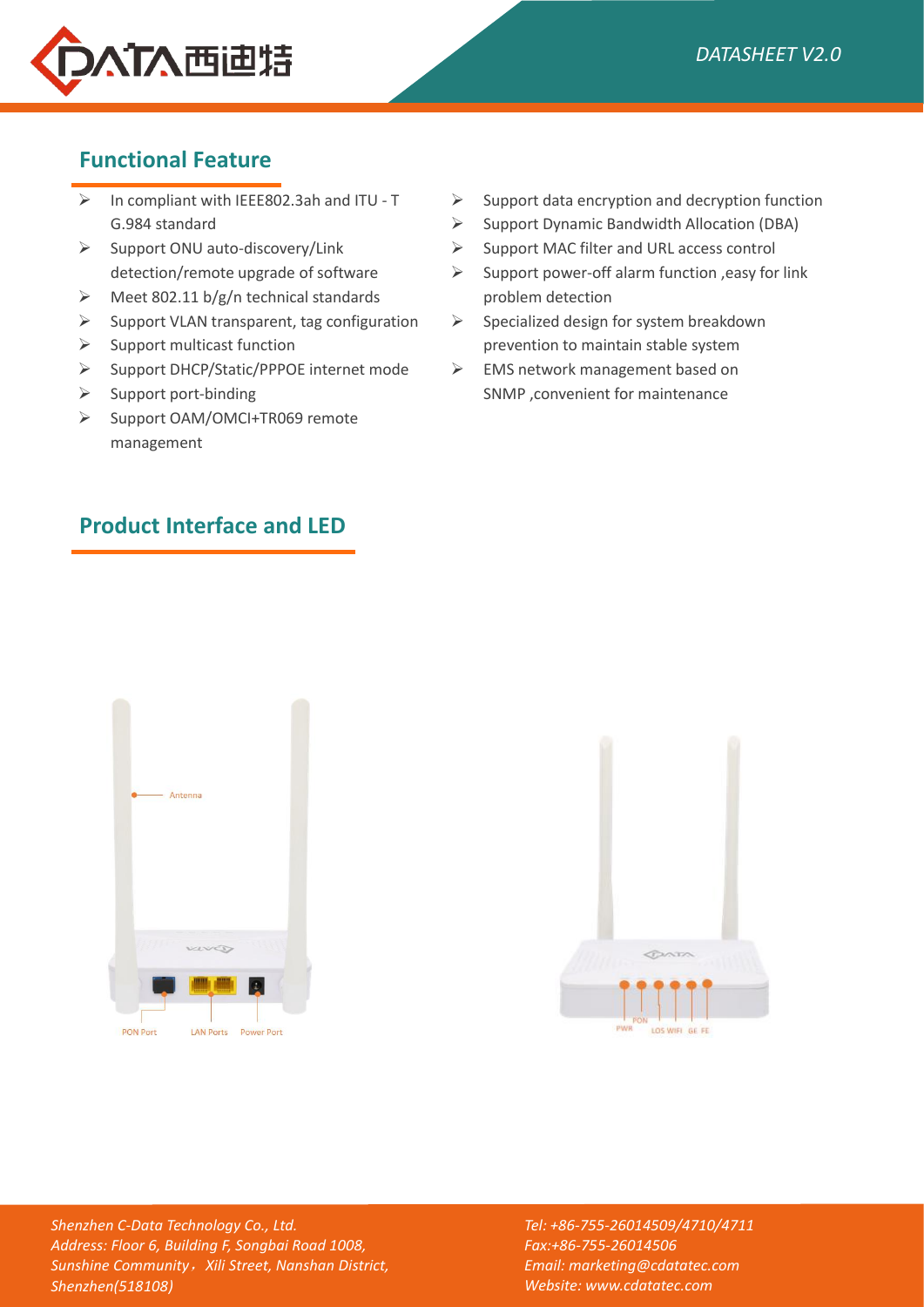

# **LED Definitions**

| <b>Indicator</b> |                       | <b>Description</b>                                                                                                                                  |
|------------------|-----------------------|-----------------------------------------------------------------------------------------------------------------------------------------------------|
| <b>WIFI</b>      | <b>WIFI</b>           | Blinking: Data is being transmitted<br>On: WIFI function Open<br>Off: WIFI function Close                                                           |
| FE.              | FE Port status        | On: Ethernet connection is normal:<br>Blinking: Data is being transmitted through the Ethernet port;<br>Off: Ethernet connection is not set up;     |
| <b>GE</b>        | <b>GE Port status</b> | On: Ethernet connection is normal:<br>Blinking: Data is being transmitted through the Ethernet port;<br>Off: Ethernet connection is not set up;     |
| <b>LOS</b>       | XPON optical signals  | On: Optical power lower than receiver sensitivity;<br>Off: Optical in normal                                                                        |
| <b>PON</b>       | <b>ONT Register</b>   | On: Success to register to OLT<br>Blinking: In process of registering to OLT;<br>Off: Failed to register to OLT or no normal optical signal input;; |
| <b>PWR</b>       | Power status          | On: The ONU is power on;<br>Off: The ONU is Power off;                                                                                              |

### **Hardware**

#### **GPON/EPON Port**

- $\triangleright$  Single mode single fiber
- $\triangleright$  GPON: FSAN G.984.2 standard, Class B+
- EPON: 1000BASE-PX20+ symmetric
- GPON:2.488Gbps/1.244Gbps downstream/upstream
- EPON:1.25Gbps downstream/upstream
- $\triangleright$  Wavelength: Transmit: 1310nm Receiver: 1490nm
- $\triangleright$  Receiving sensitivity : GPON: -28dBm EPON: -27dBm  $\rightarrow$  Max TX power: 2.4G: 17dBm
- $\triangleright$  Saturated power : GPON:-8dBm EPON:-3dBm
- $\triangleright$  Transmitting power :

 $GPON: 0.5 \sim 5d$ Bm  $FPON: 0 \sim 4d$ Bm

#### **User Port(LAN)**

- $\triangleright$  RJ-45 connector
- 1\*10/100 and1 \*10/100/1000Mbps adaptive Ethernet port
- $\triangleright$  Full/half duplex
- Auto MDI/MDI-X
- **User Port(WIFI)**
- $\triangleright$  IEEE802.11b/g/n(2.4G)
- Max rate: 300M(2.4G)
- $\triangleright$  Antenna gain: 5dBi
- 
- $\triangleright$  Max TX power: 2.4G: 20dBm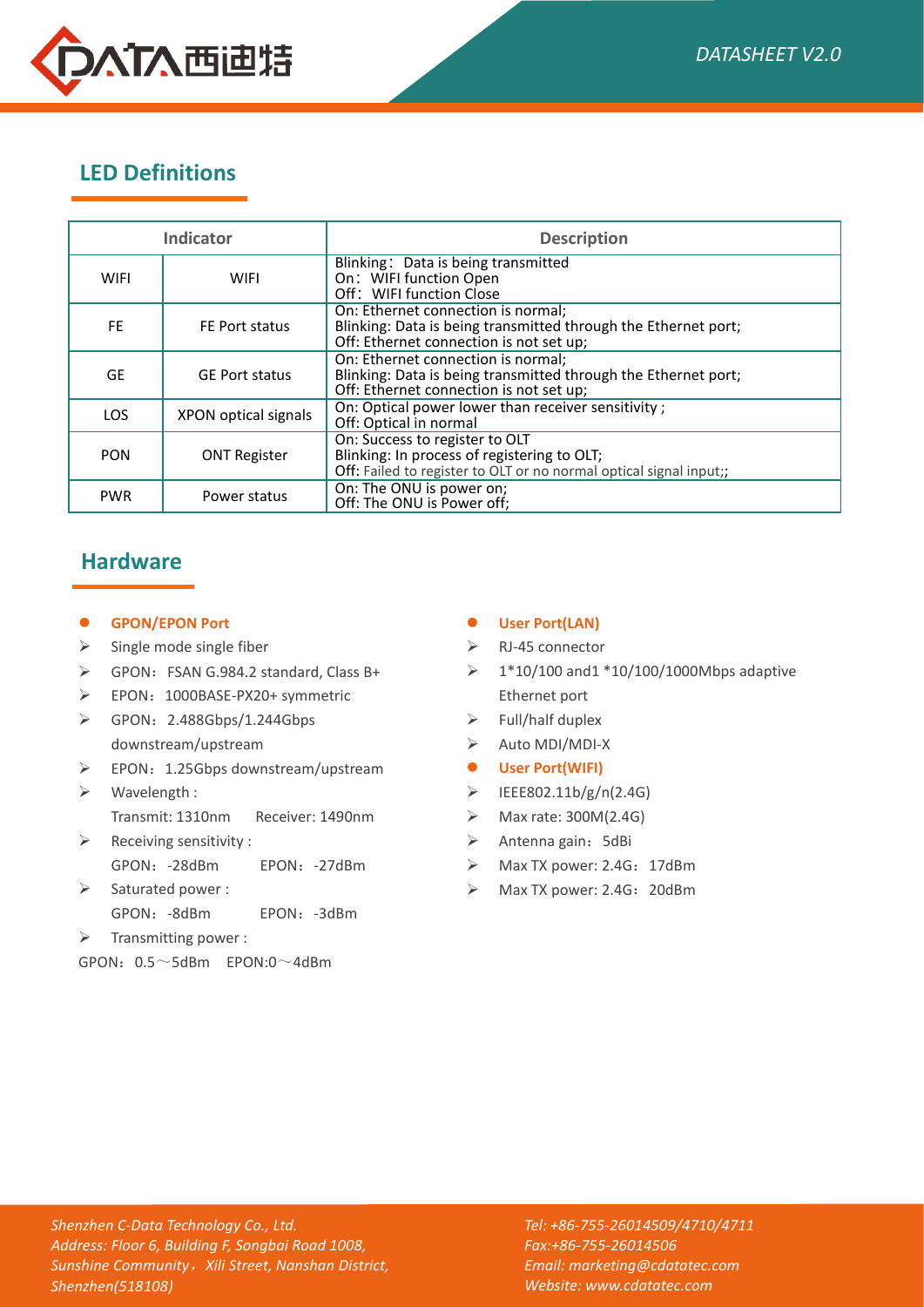

- **Indicators**
- $\triangleright$  PWR / PON / LOS / GE / FE / WIFI
- **Power**
- $\triangleright$  External 12VDC/0.5A power supply adapter
- Power consumption: <4W
- **Dimension and Weight**
- $\triangleright$  Item Dimension:
- $\geq$  228mm(L) x 108mm(W) x 28mm (H)
- $\blacktriangleright$  Item weight: 0.136kg
- **Environmental Specifications**
- $\triangleright$  Operating temperature: 0 to 40 $^{\circ}$  C
- Storage temperature: -40 to  $85^{\circ}$ C

Operating humidity: 10% to 90%(Non-condensing)

### **Software**

#### **Management**

- EPON :OAM / WEB / TR069 / Telnet
- GPON:OMCI / WEB / TR069 / Telnet
- **Register**
- $\triangleright$  Auto-discovery/Link detection/Remote upgrade  $\bullet$ software
- Auto/MAC/SN/LOID+Password authentication
- **b** L3
- IPv4/IPv6 Dual Stack
- $\triangleright$  NAT
- > DHCP client/server
- ▶ PPPOE client/ Passthrough
- $\triangleright$  Static and dynamic routing
- **Switch**
- MAC address learning
- > MAC address learning account limit
- $\triangleright$  Port isolation
- $\triangleright$  Port flow control
- $\triangleright$  Broadcast storm suppression
- VLAN transparent/tag/translate/trunk

#### **Multicast**

- $\triangleright$  IGMP V2
- $\triangleright$  IGMP VLAN
- $\triangleright$  IGMP transparent/Snooping/Proxy
- **Wireless**
- $\geq$  2.4G: 4\*SSID
- 2\*2 MIMO
- $\triangleright$  SSID broadcast/ hide
- $\triangleright$  Choose channel automatically
- WPS one-click connection
- $S$  Security
- $\triangleright$  Firewall
- MAC address/URL filter
- ▶ Remote WEB/Telnet access control

*Shenzhen C-Data Technology Co., Ltd. Address: Floor 6, Building F, Songbai Road 1008, Sunshine Community*,*Xili Street, Nanshan District, Shenzhen(518108)*

*Tel: +86-755-26014509/4710/4711 Fax:+86-755-26014506 Email: marketing@cdatatec.com Website: www.cdatatec.com*